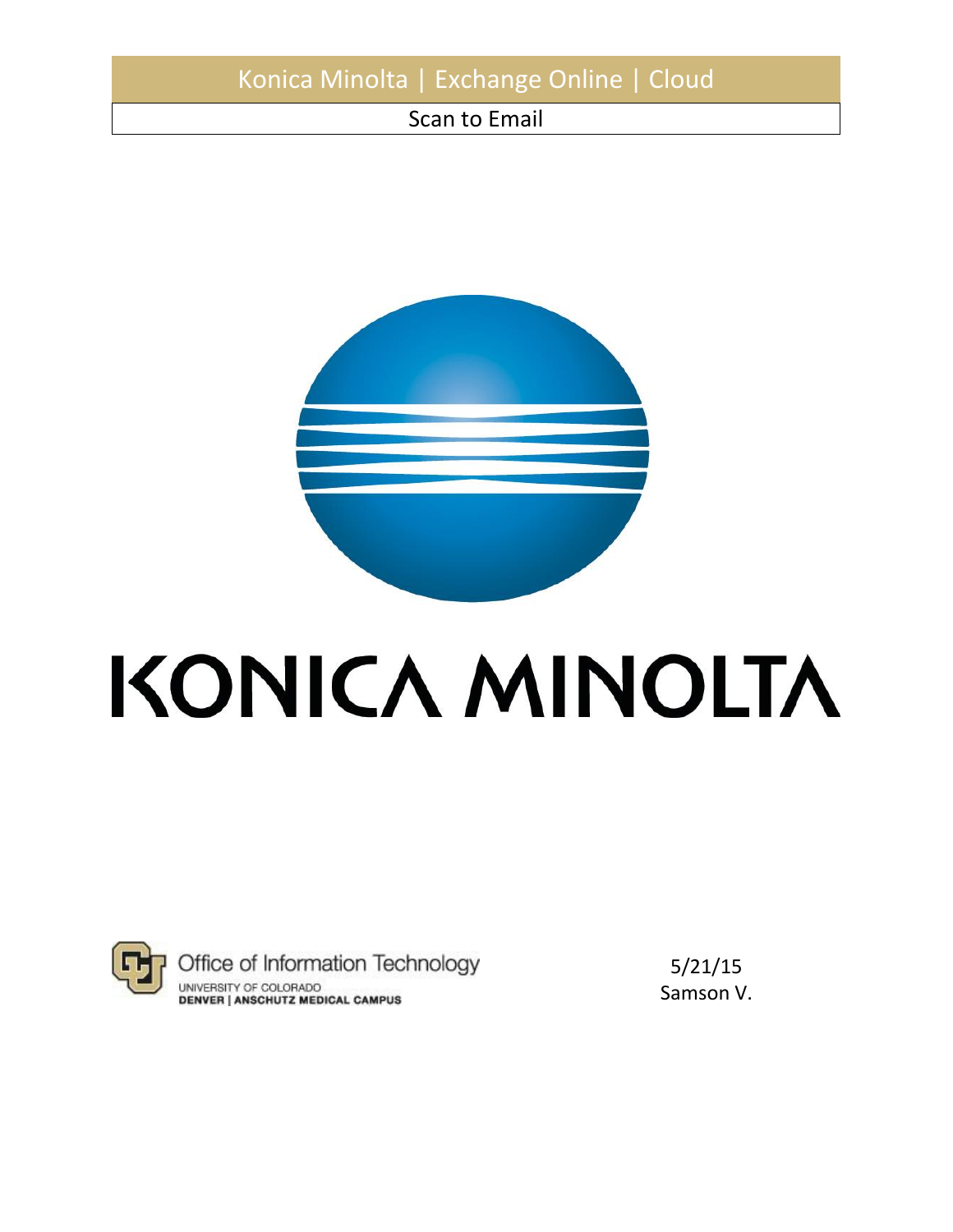#### Scan to Email

### 1. Setup scan to email on Konica Minolta network printer

**Step 1.** Log into your Konica Minolta machine webpage by typing in the IP address assigned to it.

**Step 2**. On the Web Connection page select the Administrator option and then click **Login.**  This will take you to another screen prompting for the Administrator Password, typically this will be **12345678**. If this does not work you can refer to the [support documents](http://www.biz.konicaminolta.com/download/index.html) for your particular model.



| Login                | $\circ$ Account<br><b>Account Password</b><br>∗                                     |  |  |  |
|----------------------|-------------------------------------------------------------------------------------|--|--|--|
|                      | Administrator                                                                       |  |  |  |
| <b>View Mode</b>     | $\circ$ HTML<br>$\circ$ Flash                                                       |  |  |  |
|                      | Get ADOBE<br>Flash Player is necessary to see in Flash form.<br><b>FLASH PLAYER</b> |  |  |  |
| <b>Display Speed</b> | Quick Mode<br>● Standard Mode<br>$\cup$                                             |  |  |  |
|                      | To speed up the display speed using the cache in quick mode.                        |  |  |  |
| <b>User Assist</b>   | $\Box$ Display dialog box in case of warning.                                       |  |  |  |
| Language             | English (English)<br>▼                                                              |  |  |  |
|                      | Login                                                                               |  |  |  |

| KONICA MINOLTA | <b>EXPAGE Web Connection</b>                                                                     |              |
|----------------|--------------------------------------------------------------------------------------------------|--------------|
|                | <b>Administrator Password</b>                                                                    |              |
|                |                                                                                                  | Cancel<br>OK |
|                | ou have any questions, please contact the University of Colorado Denver   Anschutz Medical Campu |              |

If you have any questions, please contact the University of Colorado Denver | Anschutz Medical Campus OIT Help Desk at 303-724-4357 (4-HELP) between the hours of 7:30 a.m. and 5:00 p.m., Monday through Friday. You can also open a ticket at the self-service portal: [http://4help.oit.ucdenver.edu](http://4help.oit.ucdenver.edu/)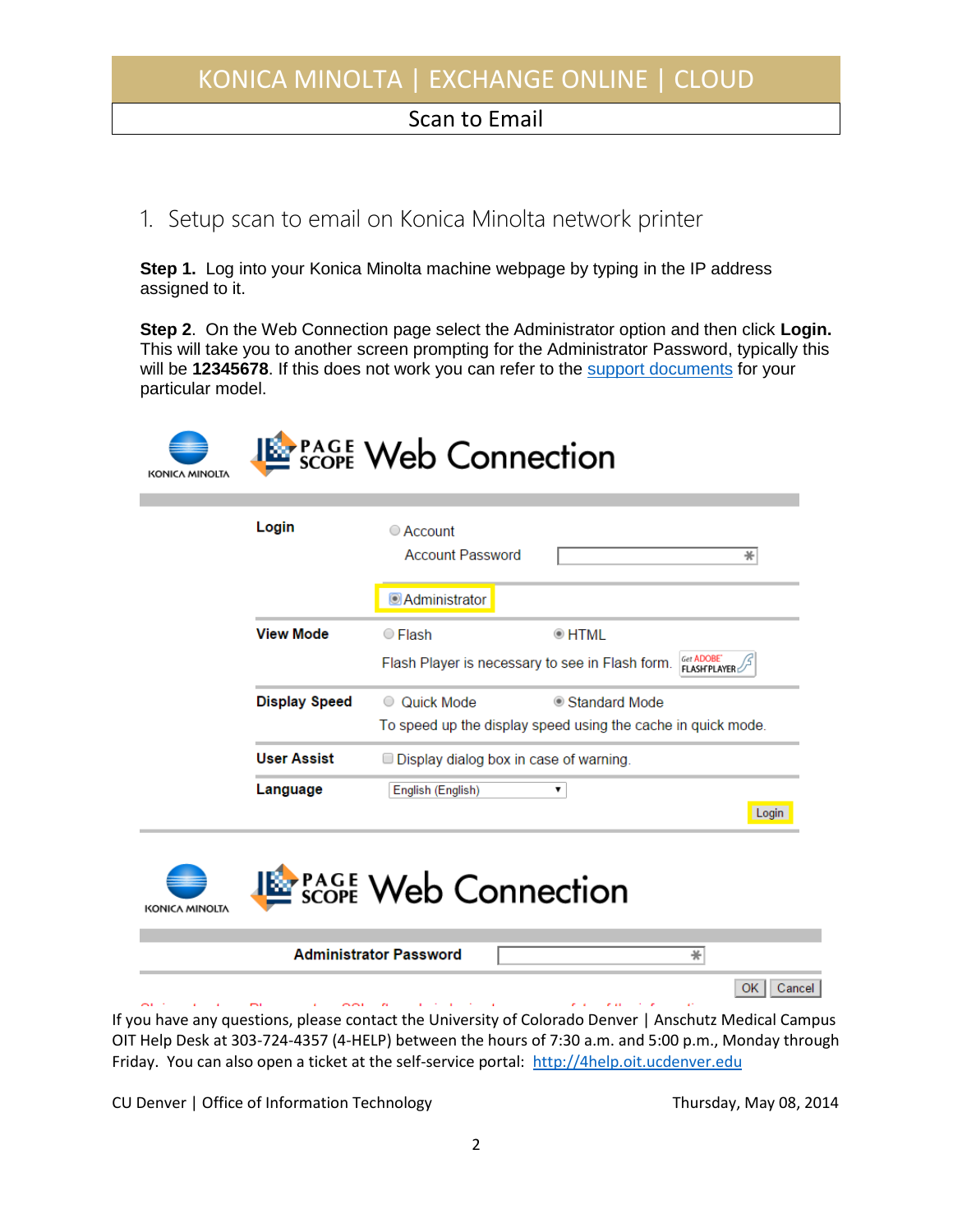#### Scan to Email

|                                                                    | Step 3. In the administrator mode, select [Network] – [E-mail Setting] – [E-mail TX |  |
|--------------------------------------------------------------------|-------------------------------------------------------------------------------------|--|
| (SMTP)], and configure the following settings. Click OK once done. |                                                                                     |  |

| Settings              | Description                                        |  |  |  |
|-----------------------|----------------------------------------------------|--|--|--|
| [E-mail TX Setting]   | Select this check box to transmit E-mails.         |  |  |  |
|                       | [ON] (selected) is specified by default.           |  |  |  |
| [Scan to E-mail]      | Select [ON] to use the Scan to E-mail.             |  |  |  |
|                       | [ON] is specified by default.                      |  |  |  |
| [SMTP Server Address] | Put a check mark in the box Please check           |  |  |  |
|                       | to enter host name                                 |  |  |  |
|                       | Host name: scan.ucdenver.pvt should be             |  |  |  |
|                       | used for scanners unless you need to               |  |  |  |
|                       | send to an external user (not                      |  |  |  |
|                       | @ucdenver.edu)                                     |  |  |  |
| [Port Number]         | Leave [25] specified by default                    |  |  |  |
| [Connection Timeout]  | [60] sec. is specified by default                  |  |  |  |
| [Max Mail Size]       | Suggested to change this to Limit                  |  |  |  |
| [Server Capacity]     | If you select [Limit] at [Max Mail Size], enter    |  |  |  |
|                       | the maximum E-mail size including                  |  |  |  |
|                       | attachment.                                        |  |  |  |
|                       | E-mails exceeding the specified size are           |  |  |  |
|                       | discarded.                                         |  |  |  |
|                       | Suggested to set this to 25MB since this is        |  |  |  |
|                       | the maximum size in O365                           |  |  |  |
| [Binary Division]     | Select this check box to divide an E-mail. The E-  |  |  |  |
|                       | mail is divided according to the size specified at |  |  |  |
|                       | [Divided Mail Size]. This item is necessary if you |  |  |  |
|                       | occasionally send E-mails exceeding the            |  |  |  |
|                       | maximum size specified on the E-mail server        |  |  |  |
|                       | side.                                              |  |  |  |
|                       | [OFF] (not selected) is specified by default.      |  |  |  |
|                       |                                                    |  |  |  |
| [Divided Mail Size]   | Enter the size to divide an E-mail. This item is   |  |  |  |
|                       | necessary when [Binary Division] is enabled.       |  |  |  |

If you have any questions, please contact the University of Colorado Denver | Anschutz Medical Campus OIT Help Desk at 303-724-4357 (4-HELP) between the hours of 7:30 a.m. and 5:00 p.m., Monday through Friday. You can also open a ticket at the self-service portal: [http://4help.oit.ucdenver.edu](http://4help.oit.ucdenver.edu/)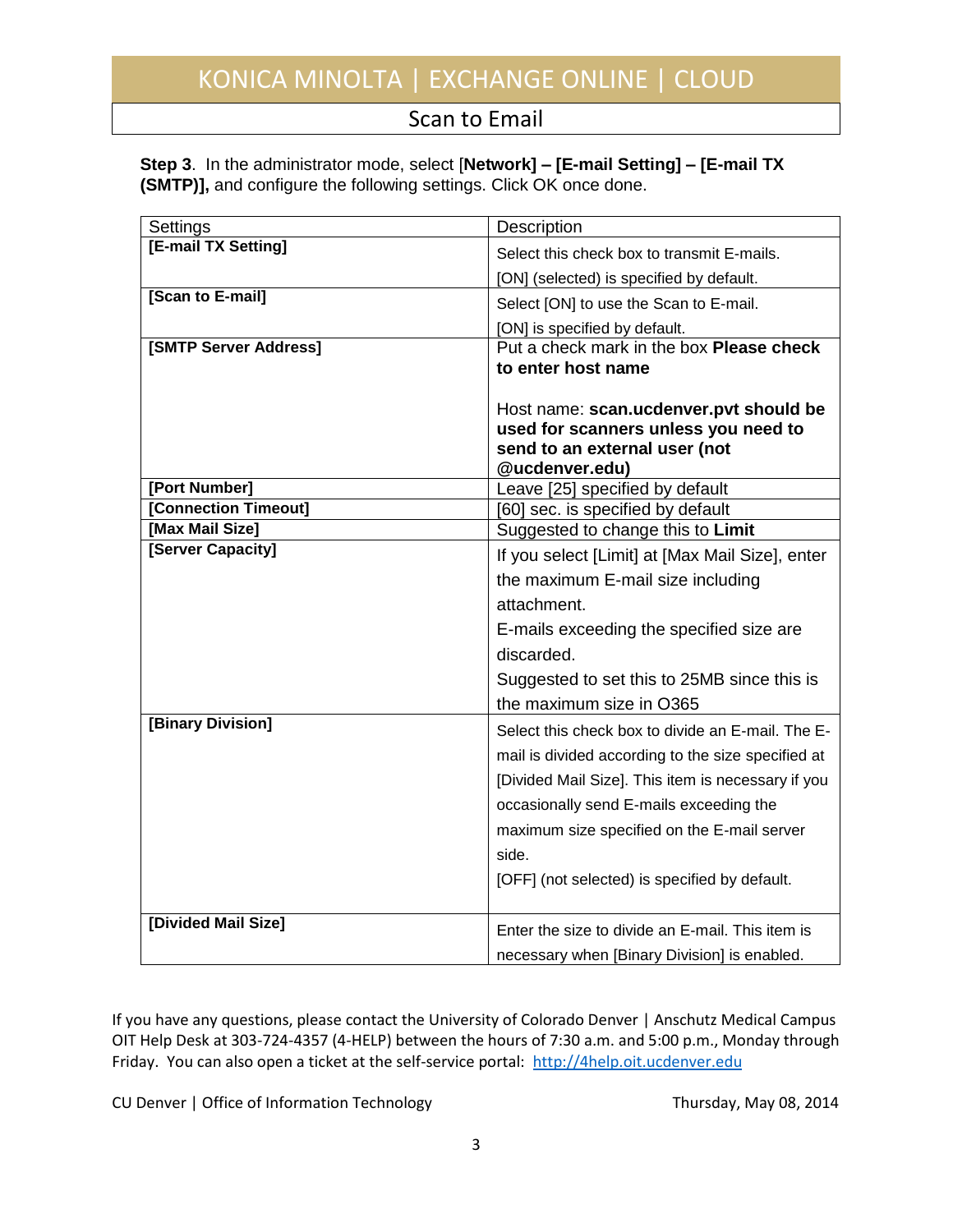Scan to Email

|                                       | Administrator                                                    |                                      |                                  | 2<br>Logout                  |  |
|---------------------------------------|------------------------------------------------------------------|--------------------------------------|----------------------------------|------------------------------|--|
|                                       | Ready to Scan                                                    |                                      |                                  |                              |  |
| Ready to Print                        |                                                                  |                                      |                                  |                              |  |
| Maintenance<br><b>System Settings</b> | <b>Security</b>                                                  | User<br><b>Auth/Account</b><br>Track | Network                          | Box                          |  |
| <b>Print Setting</b>                  | <b>Store Address</b><br><b>Fax Settings</b>                      | Wizard                               | Customize                        | To Main<br> 呈<br><b>Meau</b> |  |
| <b>TCP/IP Setting</b>                 | E-mail TX (SMTP)                                                 |                                      |                                  |                              |  |
| ▼ E-mail Setting                      | E-mail TX Setting                                                |                                      |                                  |                              |  |
| E-mail RX (POP)                       | Scan to E-mail                                                   |                                      | ON<br>٠                          |                              |  |
| ▶ E-mail TX (SMTP)                    | <b>E-mail Notification</b>                                       |                                      | ON<br>۰                          |                              |  |
| <b>E-S/MIME</b>                       | <b>Total Counter Notification</b>                                |                                      | ON<br>٠                          |                              |  |
|                                       | <b>SMTP Server Address</b>                                       |                                      | Please check to enter host name. |                              |  |
| <b>ELDAP Setting</b>                  |                                                                  |                                      | 0.0.0.0                          |                              |  |
| <b>PP</b> Setting                     | <b>Use SSL/TLS</b>                                               |                                      | OFF                              |                              |  |
| <b>RETP Setting</b>                   | Port Number                                                      |                                      | 25<br>$(1-65535)$                |                              |  |
| SNMP Setting                          | Port No.(SSL)                                                    |                                      | 465<br>$(1-65535)$               |                              |  |
| SMB Setting                           | <b>Certificate Verification Level Settings</b>                   |                                      |                                  |                              |  |
| <b>DPWS Settings</b>                  | <b>Validity Period</b>                                           |                                      | Confirm                          |                              |  |
| Bonjour Setting                       | CN                                                               |                                      | Do Not Confirm -                 |                              |  |
| R: NetWare Setting                    | Key Usage                                                        |                                      | Do Not Confirm *                 |                              |  |
| AppleTalk Setting                     | Chain                                                            |                                      | Do Not Confirm =                 |                              |  |
| R Network Fax Setting                 | <b>Expiration Date Confirmation</b><br><b>Connection Timeout</b> |                                      | Do Not Confirm -                 |                              |  |
| <b>▶ WebDAV Settings</b>              | Max Mail Size                                                    |                                      | 60<br>$\star$ sec.<br>No Limit - |                              |  |
| ▶ OpenAPI Setting                     |                                                                  |                                      |                                  |                              |  |
| TCP Socket Setting                    | Server Capacity<br>Admin. E-mail Address                         |                                      | Mbyte(1-100)                     |                              |  |
| ▶ IEEE802.1X Authentication           | Device Mail Address                                              |                                      |                                  |                              |  |
| <b>Setting</b>                        | <b>Authentication Setting</b>                                    |                                      |                                  |                              |  |
| <b>LLTD Setting</b>                   |                                                                  | POP before SMTP                      |                                  | OFF $=$                      |  |
| SSDP Settings                         | POP before SMTP Time                                             |                                      | 15<br>sec. (0-60)                |                              |  |
| Single Sign-On Setting                | □ SMTP Authentication                                            |                                      |                                  |                              |  |
|                                       | User ID                                                          |                                      |                                  |                              |  |
|                                       |                                                                  | Password is changed.                 |                                  |                              |  |
|                                       | Password                                                         |                                      |                                  |                              |  |
|                                       | Domain Name                                                      |                                      |                                  |                              |  |
|                                       |                                                                  | <b>Authentication Setting</b>        | Set Value                        | $\sim$                       |  |
|                                       | <b>Binary Division</b>                                           |                                      |                                  |                              |  |
|                                       | Divided Mail Size                                                |                                      | Kbyte<br>(100-15000;Step100)     |                              |  |
|                                       |                                                                  |                                      |                                  | Cancel                       |  |
|                                       |                                                                  |                                      |                                  |                              |  |

If you have any questions, please contact the University of Colorado Denver | Anschutz Medical Campus OIT Help Desk at 303-724-4357 (4-HELP) between the hours of 7:30 a.m. and 5:00 p.m., Monday through Friday. You can also open a ticket at the self-service portal: [http://4help.oit.ucdenver.edu](http://4help.oit.ucdenver.edu/)